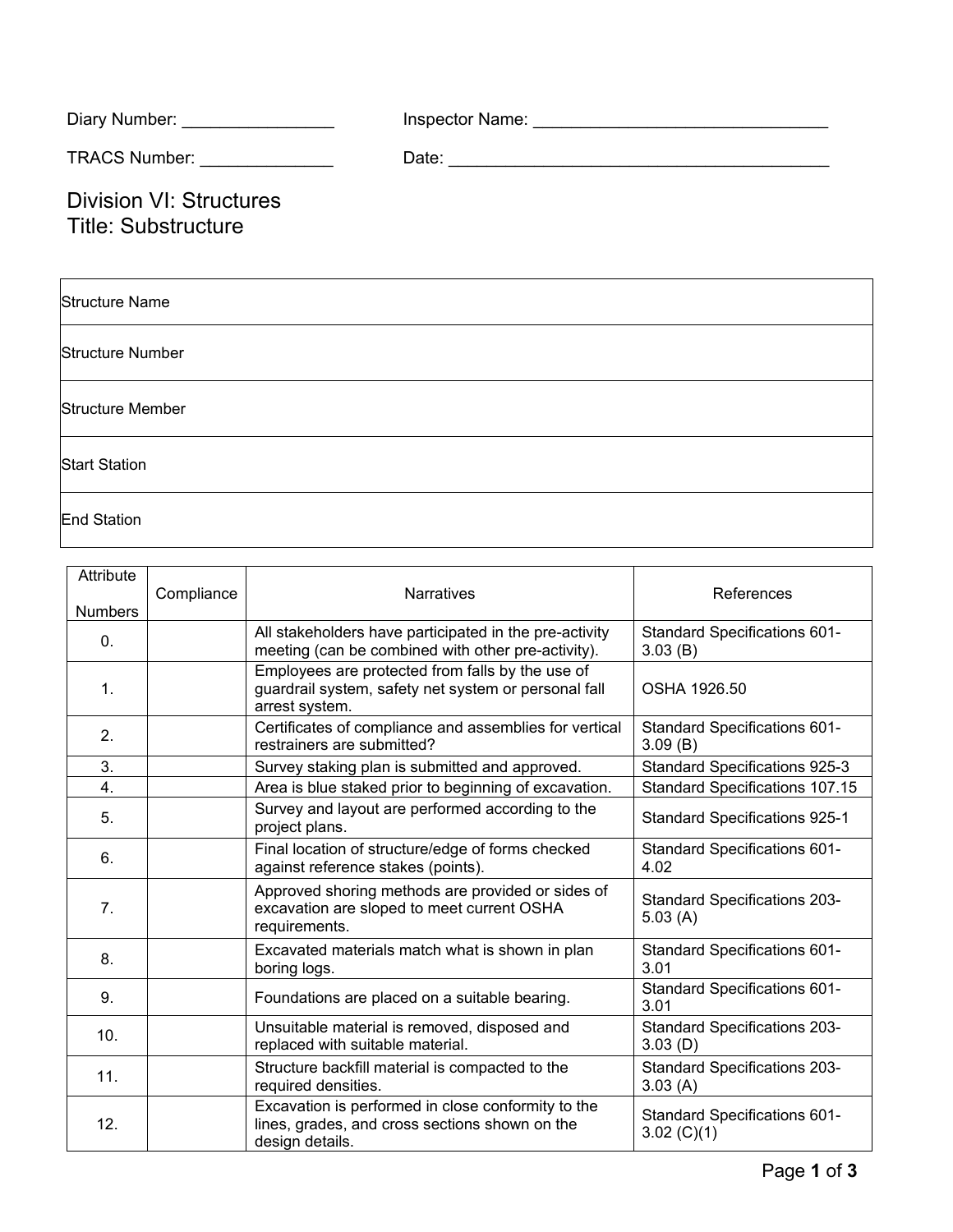| 13. | Forms are set to the dimensions and tolerances as<br>required of the shop drawings.                                                                                                                                               | Standard Specifications 601-<br>3.02(A)              |
|-----|-----------------------------------------------------------------------------------------------------------------------------------------------------------------------------------------------------------------------------------|------------------------------------------------------|
| 14. | Forms being reused are maintained as to the<br>accuracy of shape and smoothness of surface.                                                                                                                                       | <b>Standard Specifications 601-</b><br>3.02 $(C)(1)$ |
| 15. | Forms are cleaned of dirt, sawdust, grease, old<br>concrete, and other foreign materials and sprayed<br>with an approved form-release agent prior to placing<br>concrete in the forms.                                            | <b>Standard Specifications 601-</b><br>3.02 (C)      |
| 16. | Forms are mortar tight and adequately braced to<br>prevent displacement during concrete placement.                                                                                                                                | Standard Specifications 601-<br>3.02 $(C)(1)$        |
| 17. | Footing cross sectional dimensions vary by no more<br>than plus 2-inch to minus 1/2-inch.                                                                                                                                         | Standard Specifications 601-<br>4.02 $(A)(7)$        |
| 18. | Girder bearing seat deviation from the required<br>elevation is plus 1/8-inch to minus 1/4-inch.                                                                                                                                  | <b>Standard Specifications 601-</b><br>4.02 $(A)(4)$ |
| 19. | Girder bearing seat deviation from the plane surface<br>is 1/8-inch in 10 feet.                                                                                                                                                   | Standard Specifications 601-<br>4.02(A)(7)           |
| 20. | Proper size chamfer is placed in the proper location<br>in accordance with the project plans.                                                                                                                                     | Standard Specifications 601-<br>3.02 $(C)(1)$        |
| 21. | Plumbness of girder walls, piers, columns, and<br>abutments do not vary by more than 3/8-inch in 10<br>feet or by a maximum of 1-inch total across the entire<br>height.                                                          | Standard Specifications 601-<br>4.02 $(A)(1)$        |
| 22. | Cast in place concrete box girder and intermediate<br>diaphragms deviate in overall depth plus 1/4-inch to<br>minus 1/8-inch.                                                                                                     | Standard Specifications 601-<br>4.02 $(A)(8)$        |
| 23. | Cast in place concrete box girder and intermediate<br>diaphragms deviate in slab and wall thickness plus<br>1/4-inch to minus 1/8-inch.                                                                                           | Standard Specifications 601-<br>4.02 $(A)(8)$        |
| 24. | Variation in cross sectional dimensions of columns,<br>piers, girders, and in the thickness of slab and walls<br>is within minus 1/8-inch to plus 1/4-inch.                                                                       | Standard Specifications 601-<br>4.02 $(A)(2)$        |
| 25. | Reinforcing steel placement is as shown on the<br>project plans prior to concrete placement.                                                                                                                                      | Standard Specifications 605-<br>3.01                 |
| 26. | PVC drain pipes (weep holes) are placed at the<br>proper elevation, slope, and spacing according to the<br>project plans?                                                                                                         | Plans                                                |
| 27. | When required, the keyed construction joints are<br>constructed in accordance with the project plans.                                                                                                                             | Plans                                                |
| 28. | Vertical restrainers are in the correct position,<br>location, dimension, and orientation in accordance<br>with the project plans.                                                                                                | Standard Specifications 601-<br>3.09(C)              |
| 29. | For the fixed restrainer, 1/2-inch polystyrene is placed<br>around the 3/4-inch cable and wrapped with duct tape<br>in accordance with the project plans.                                                                         | Plans                                                |
| 30. | Care is taken in form removal so not to scar, deface,<br>or damage the concrete.                                                                                                                                                  | Standard Specifications 601-<br>3.02(D)              |
| 31. | For all construction joints more than 8 hours old, the<br>reinforcing steel and entire surface of the joint are<br>thoroughly cleaned by abrasive blast methods.                                                                  | Standard Specifications 601-<br>3.04(A)              |
| 32. | Immediately prior to concrete placement, the forms,<br>subgrade and reinforcing steel are sprinkled with cool<br>water (required for temperatures above 90 degrees F.<br>but recommended for all temperatures above<br>freezing). | Standard Specifications 1006-<br>5.02                |